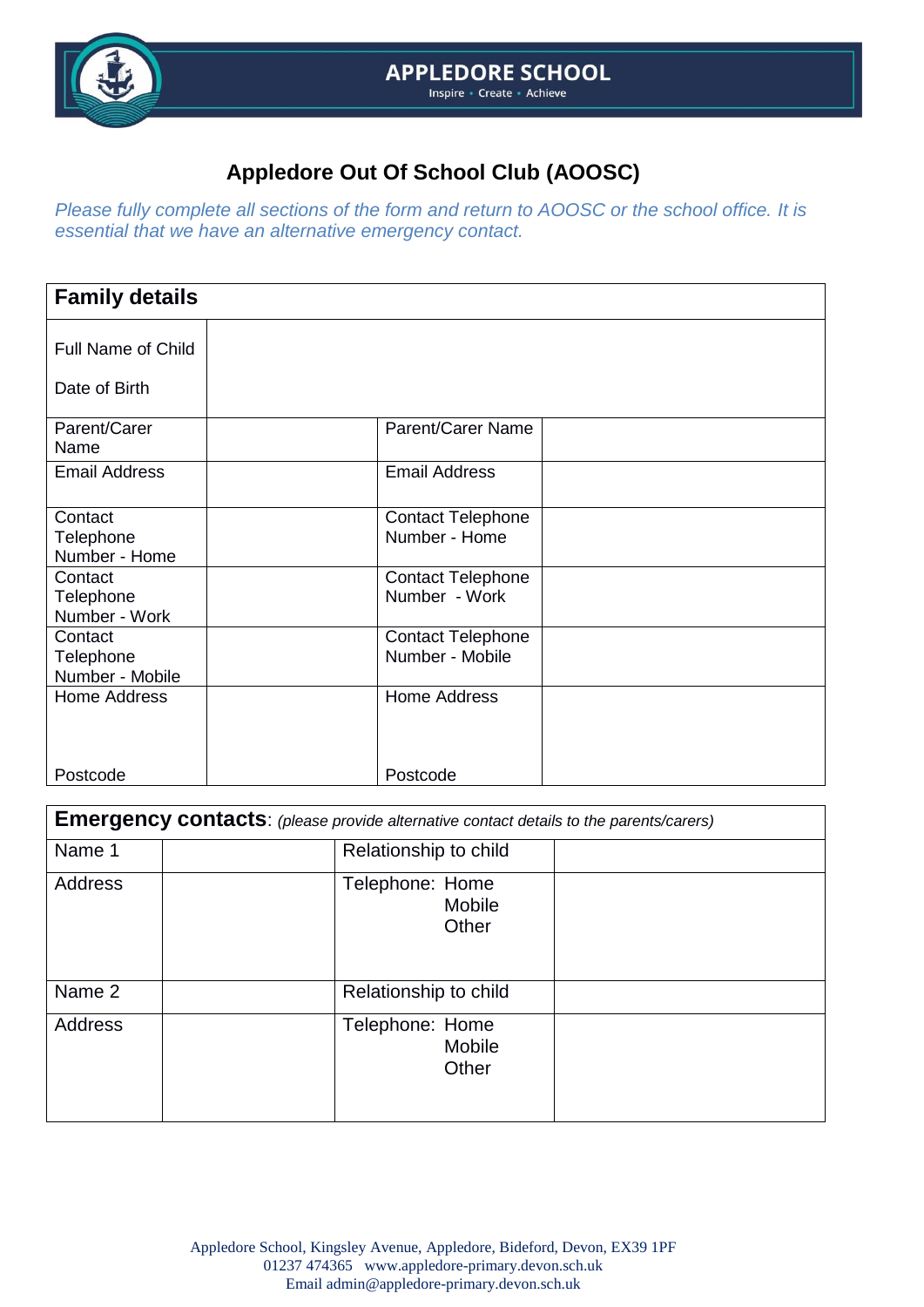

## **APPLEDORE SCHOOL**<br>Inspire + Create + Achieve

| <b>Child's details</b>                                                                                                                |                                 |                             |                               |  |  |  |
|---------------------------------------------------------------------------------------------------------------------------------------|---------------------------------|-----------------------------|-------------------------------|--|--|--|
| This child may use                                                                                                                    | <b>Breakfast Club</b><br>YES/NO | After School Club<br>YES/NO | <b>Holiday Club</b><br>YES/NO |  |  |  |
| Does your child                                                                                                                       |                                 |                             |                               |  |  |  |
| attend any other                                                                                                                      |                                 |                             |                               |  |  |  |
| setting/school, if so,                                                                                                                |                                 |                             |                               |  |  |  |
| which one/s<br>Doctor's name                                                                                                          |                                 | Surgery address             |                               |  |  |  |
|                                                                                                                                       |                                 |                             |                               |  |  |  |
| Doctor's telephone                                                                                                                    |                                 |                             |                               |  |  |  |
| number                                                                                                                                |                                 |                             |                               |  |  |  |
|                                                                                                                                       |                                 |                             |                               |  |  |  |
| Is there any specific health information that we should know about? YES/NO                                                            |                                 |                             |                               |  |  |  |
| If the answer is yes then please state below:                                                                                         |                                 |                             |                               |  |  |  |
|                                                                                                                                       |                                 |                             |                               |  |  |  |
|                                                                                                                                       |                                 |                             |                               |  |  |  |
|                                                                                                                                       |                                 |                             |                               |  |  |  |
|                                                                                                                                       |                                 |                             |                               |  |  |  |
|                                                                                                                                       |                                 |                             |                               |  |  |  |
| Any special dietary requirements (eg, vegetarian, allergic to nuts etc)? YES/NO                                                       |                                 |                             |                               |  |  |  |
| If the answer is yes then please state below:                                                                                         |                                 |                             |                               |  |  |  |
|                                                                                                                                       |                                 |                             |                               |  |  |  |
|                                                                                                                                       |                                 |                             |                               |  |  |  |
|                                                                                                                                       |                                 |                             |                               |  |  |  |
|                                                                                                                                       |                                 |                             |                               |  |  |  |
|                                                                                                                                       |                                 |                             |                               |  |  |  |
| Any medical requirement (asthma, allergies etc)? YES/NO                                                                               |                                 |                             |                               |  |  |  |
| If the answer is yes then please state below:                                                                                         |                                 |                             |                               |  |  |  |
|                                                                                                                                       |                                 |                             |                               |  |  |  |
|                                                                                                                                       |                                 |                             |                               |  |  |  |
|                                                                                                                                       |                                 |                             |                               |  |  |  |
|                                                                                                                                       |                                 |                             |                               |  |  |  |
|                                                                                                                                       |                                 |                             |                               |  |  |  |
| Are there any specific needs that we should know about to support your child? YES/NO<br>If the answer is yes then please state below: |                                 |                             |                               |  |  |  |
|                                                                                                                                       |                                 |                             |                               |  |  |  |
|                                                                                                                                       |                                 |                             |                               |  |  |  |
|                                                                                                                                       |                                 |                             |                               |  |  |  |
|                                                                                                                                       |                                 |                             |                               |  |  |  |